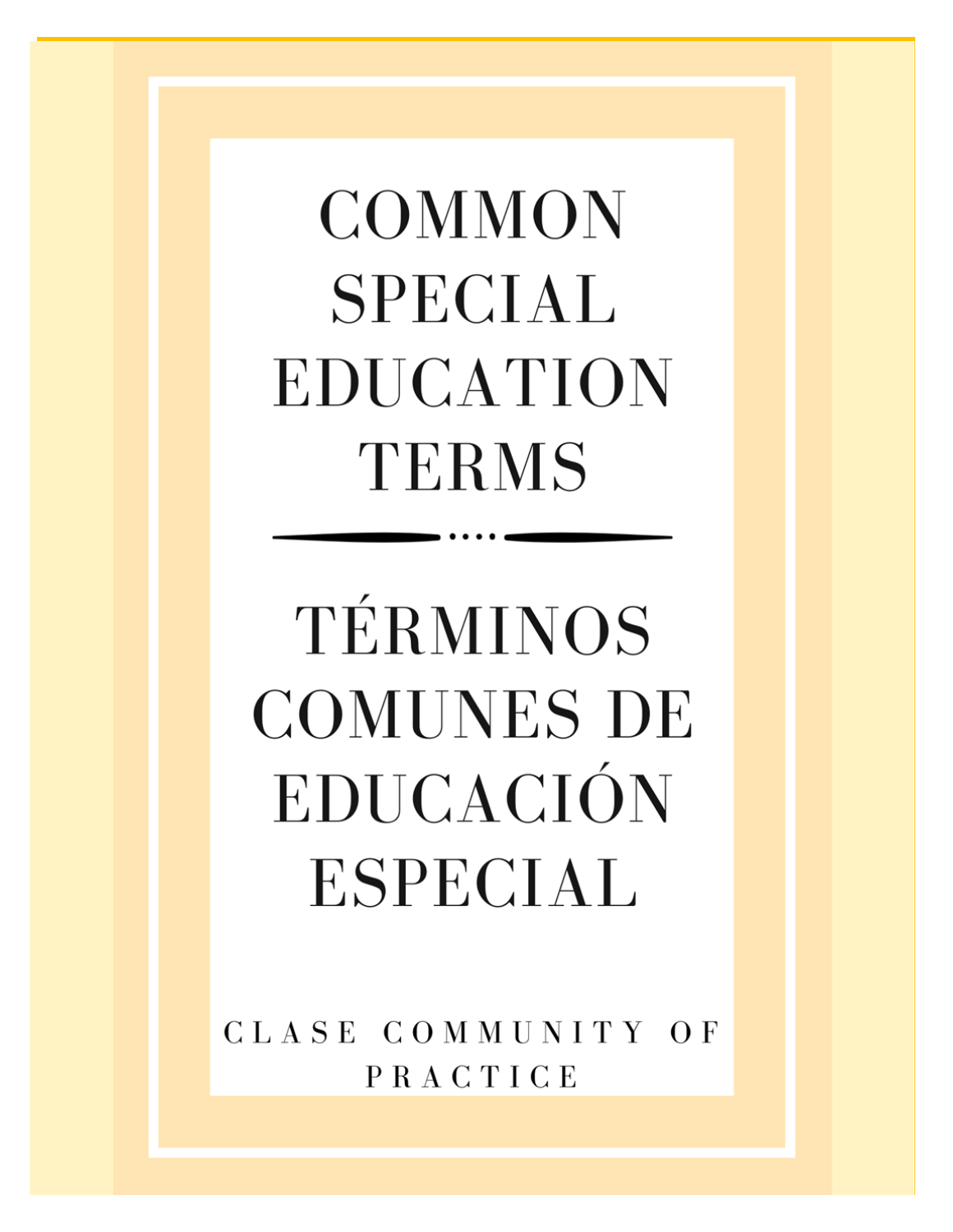#### **Common Acronyms Used in California Special Education**

This resource was compiled by the leaders of 19 different agencies serving the Inland Empire Intellectual and Developmental disability community. We thank them for their work on this project.

Not all children who have a disability will qualify for special education services. While we worked to provide a list of common acronyms used in special education, we realize this is not a complete list.

| 2e           | <b>Twice Exceptional</b>                                 |  |
|--------------|----------------------------------------------------------|--|
| 504          | Section 504 of the Rehabilitation Act                    |  |
| <b>ADA</b>   | <b>Americans with Disabilities Act</b>                   |  |
| <b>ADR</b>   | <b>Alternative Dispute Resolution</b>                    |  |
| <b>APE</b>   | <b>Adapted Physical Education</b>                        |  |
| <b>AT</b>    | <b>Assistive Technology</b>                              |  |
| <b>BIP</b>   | <b>Behavior Intervention Plan</b>                        |  |
| CAC          | <b>Community Advisory Committee on Special Education</b> |  |
| <b>CCS</b>   | <b>California Children's Services</b>                    |  |
| <b>CDE</b>   | California Department of Education                       |  |
| <b>DIS</b>   | Designated Instruction and Services                      |  |
| <b>DOE</b>   | U.S. Department of Education                             |  |
| <b>DOR</b>   | Department of Rehabilitation                             |  |
| <b>FAPE</b>  | Free and Appropriate Public Education                    |  |
| <b>FBA</b>   | <b>Functional Behavior Assessment</b>                    |  |
| <b>FERPA</b> | <b>Family Educational Rights and Privacy Act</b>         |  |
| <b>IDEA</b>  | Individuals with Disabilities Education Act              |  |
| <b>IEE</b>   | <b>Independent Educational Evaluation</b>                |  |
| <b>IEP</b>   | <b>Individualized Educational Program</b>                |  |
| <b>IFSP</b>  | Individualized Family Service Plan (Regional Center)     |  |
| <b>IPP</b>   | Individual Program Plan (Regional Center)                |  |
| <b>LEA</b>   | <b>Local Education Agency</b>                            |  |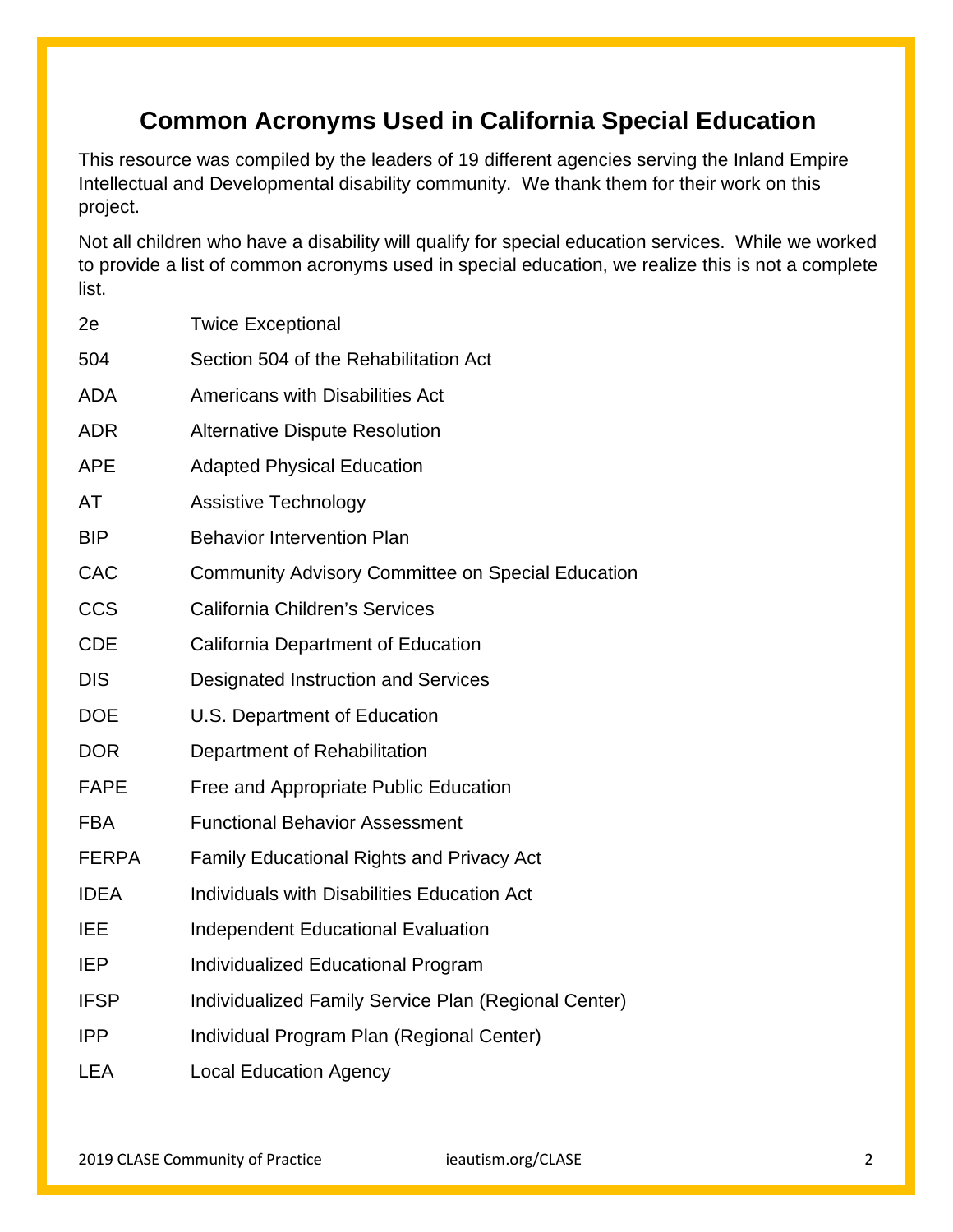| <b>LRE</b> | <b>Least Restrictive Environment</b> |  |
|------------|--------------------------------------|--|
|            |                                      |  |

- OAH Office of Administrative Hearings
- OCR U.S. Office for Civil Rights
- OSEP U.S. Office of Special Education Programs / DOE
- OSERS U.S. Office of Special Education and Rehabilitation Programs
- OT Occupational Therapy
- PT Physical Therapy
- PTI Parent Training and Information Center
- RSP Resource Specialist Program
- SDC Special Day Class
- SELPA Special Education Local Plan Area
- SLP Speech Language Pathologist
- SPED Special Education

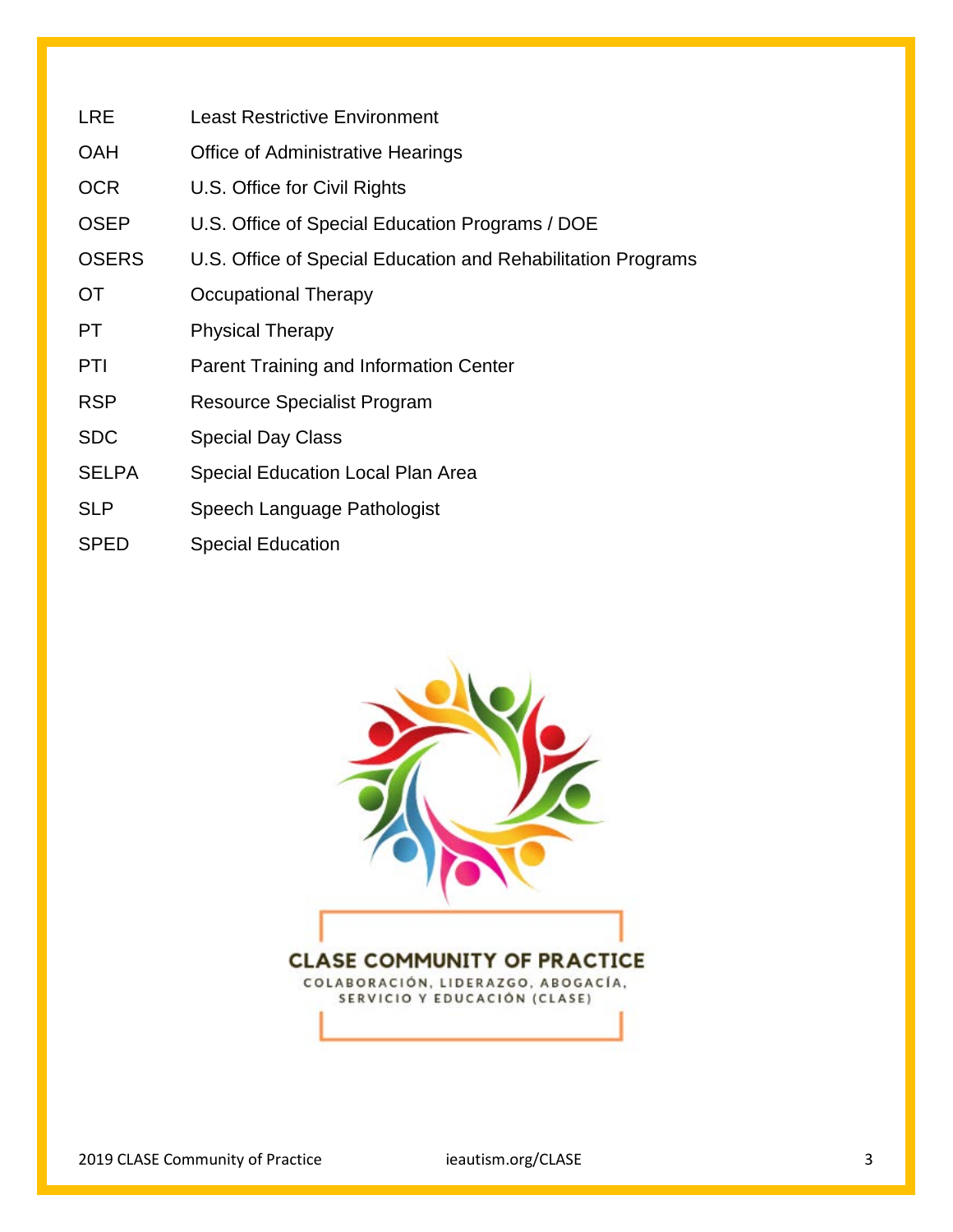#### **Glossary of Common Special Education Terms**

**Accommodation:** A change in curriculum or instruction that does not substantially modify the requirements of the class or alter the content standards or benchmarks.

**Adapted Physical Education (APE):** A diversified program of developmental activities, games, sports, and rhythms suited to the interests, capabilities and needs of students with disabilities who may not successfully engage in a regular physical education program.

**Advocacy:** Advocacy is when you or someone else actively represents and supports your needs and interests so you can get the services and supports you need.

**Advocate** - someone who takes action to help someone else (as in "educational advocate").

**Administrative Law Judges (ALJs):** Judges provided by OAH to conduct Due Process Hearings in a manner like civil court trials. They are neutral factfinders, fully independent of the agencies whose attorneys appear before them.

**Alternative Dispute Resolution (ADR):** Alternative opportunities for parties to resolve disputes collaboratively and avoid litigation, typically through negotiation, mediation, or arbitration.

**Assessment:** Assessments often include various tests, both standardized or criterionreferenced, but testing is not the only way that educators measure students' aptitude. Assessments are evaluations and might consist of anything from simple observations that a teacher or aide jots down while a student works on an assignment to complex, multi-stage procedures such as a group of teachers assembling a large portfolio of student work. Then there are assessments that are required by individual schools, districts or states that help educators determine whether a student qualifies for special education and, if so, the types and frequency of services that will best support a student's success. This is not a medical diagnosis.

**Assistive Technology (AT):** refers to any item, piece of equipment, or product system, whether acquired commercially, off-the-shelf, modified or customized, that is used to increase, maintain, or improve functional capabilities of individuals with disabilities.

**Assistive Technology Device:** Any piece of equipment used to increase, maintain, or improve functional capabilities of individuals with disabilities.

**Assistive Technology Service:** Any service that directly assists an eligible individual in selecting, acquiring, or using an assistive technology device.

**Certificate of Completion:** Not an academic credential and there are no state course or grade requirements necessary to earn a certificate of completion. A student successfully working toward his/her IEP goals is generally eligible to receive a Certificate of Completion.

**Compliance Complaint:** formal assertion in writing that agreed upon services and supports in an IEP have not been delivered, or that the school district has violated IDEA mandates.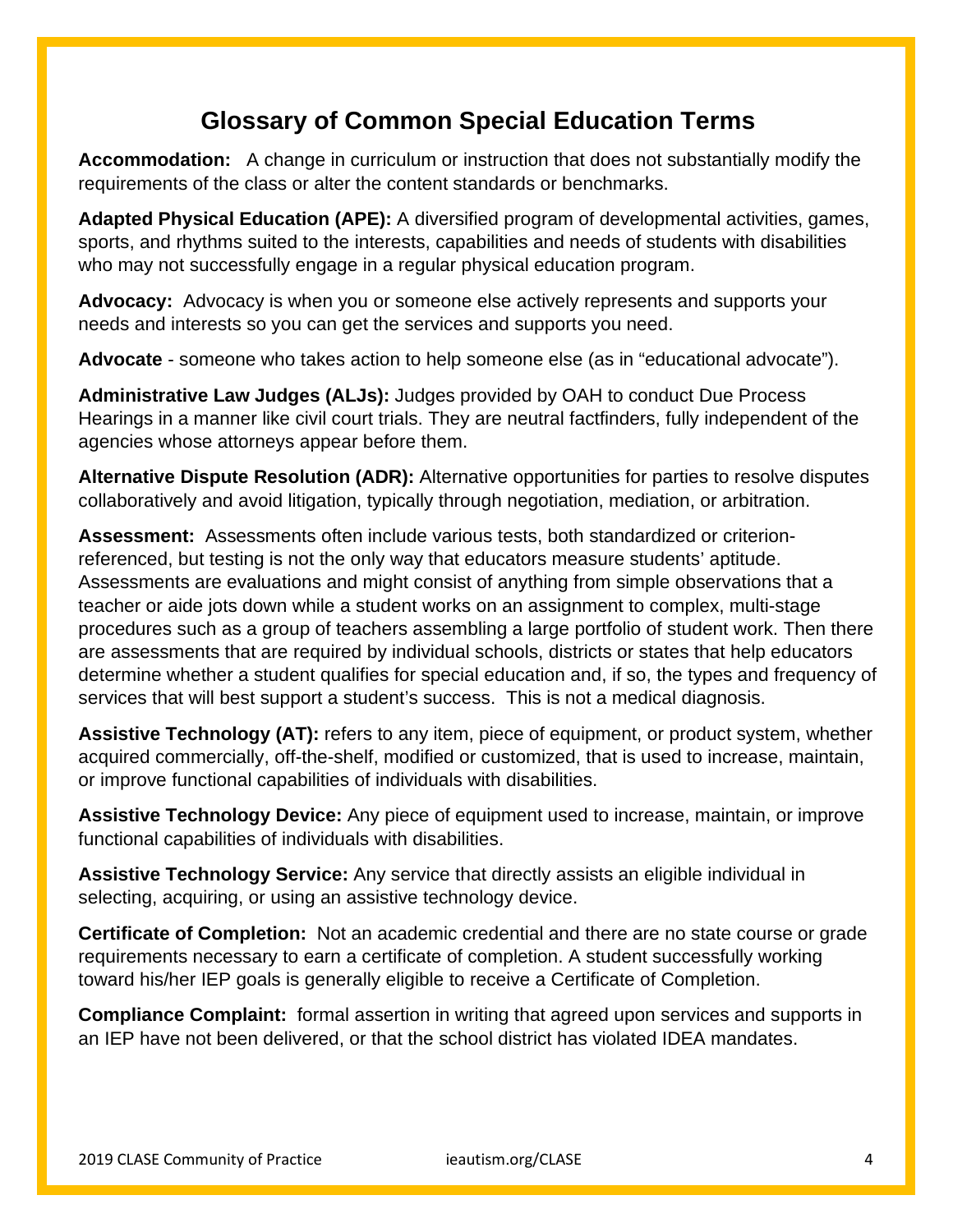**Community Advisory Committee (CAC)**: a volunteer group of parents of children with disabilities, members of the community, students, and special education professionals who advise the local education agencies about special education programs.

**Curriculum:** The subject matter that is to be learned, usually described in terms of scope and sequence.

**Due Process:** In general, a course of legal proceedings according to rules and principles established for enforcement and protection of private rights. Essential components of due process are "notice" and "a meaningful opportunity to be heard."

**Due Process Hearing:** The formal, legal procedure guaranteed by federal law to resolve disputes relating to the education of IDEA-eligible children with disabilities to ensure that each receives a free and appropriate public education (FAPE) tailored to his/her unique needs.

**Extended School Year (ESY):** A provision for a special education student to receive instruction during ordinary school vacation periods.

**Family Educational Rights and Privacy Act (FERPA):** A federal law that regulates the management of student records and disclosure of information from those records, with its own administrative enforcement mechanism.

**Fine Motor Skills** - the use of muscles that control small and detailed movements of the body, as an example, in the hand related to manual dexterity and coordination.

**Free Appropriate Public Education (FAPE):** Special education and related services are provided to students with disabilities at public expense and under public supervision and direction at no cost to the student's parents.

**Functional Behavior Assessment (FBA):** An evaluation process to understand the purpose, motivation, and correlates of challenging behavior(s) in order to develop a positive and appropriate Behavior Intervention Plan (BIP), instructional supports and services.

**Functional Curriculum (sometimes called Life Skills Curriculum):** A curriculum focused on practical life skills and usually taught in community-based settings with concrete materials that are a regular part of everyday life.

**General Education:** A c**lassroom** is one that is composed of students of whom at least 70% are without identified **special education eligibility**, that utilizes the **general curriculum**, that is taught by an instructor certified for **general education.** 

**Goals and Objectives**: A written component of an IEP. Skills the student is expected to reasonably achieve in one year maximum (reviewed and re-evaluated by the IEP team at least annually).

**Gross Motor Skills** - the use of large muscles groups of the body, arms, or legs, as in sitting up, walking, or balancing.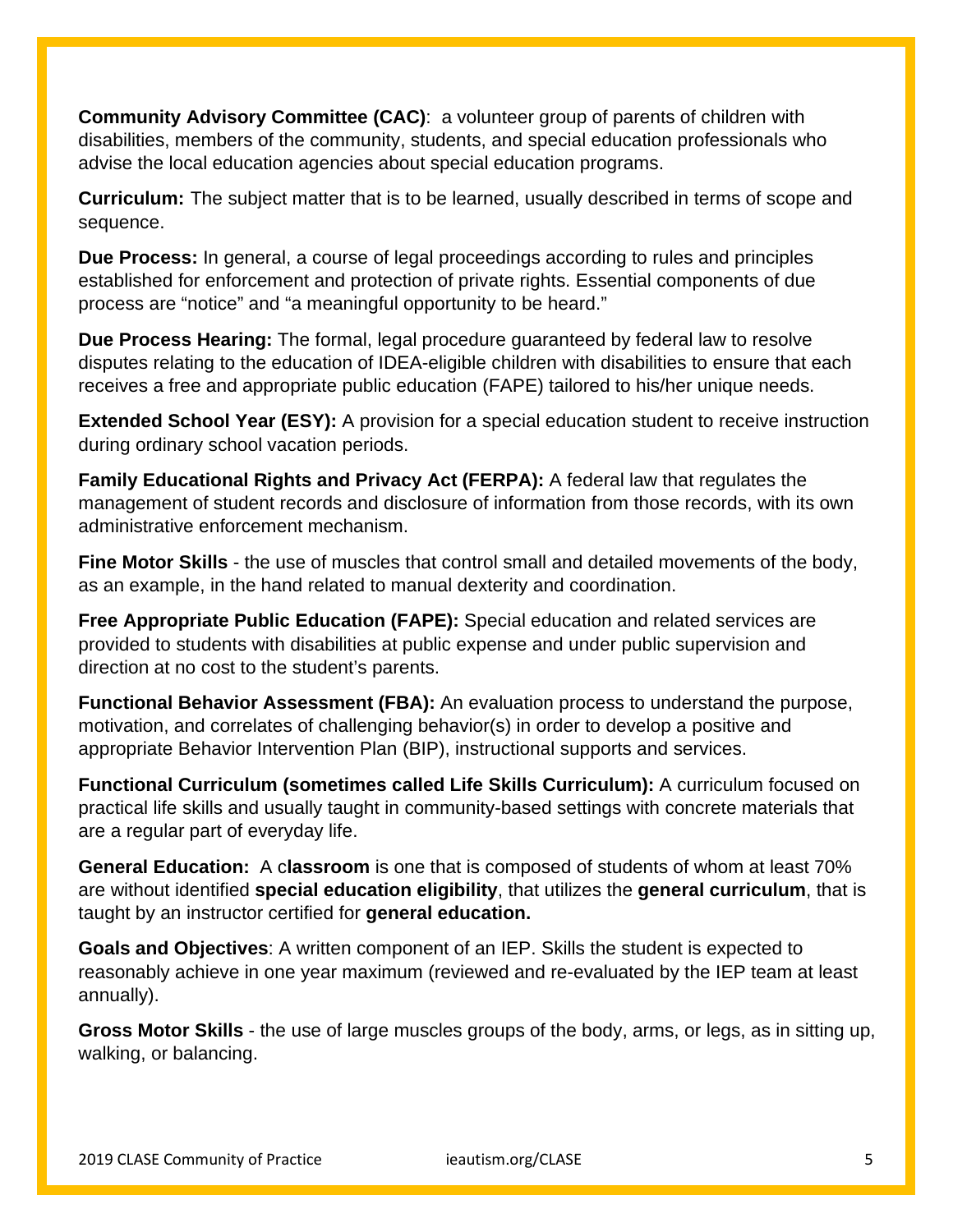**High School Diploma:** signifies a student has completed his/her high school career, taken and passed required courses, mastered the required academic standards, met other graduation requirements.

**The Individuals with Disabilities Education Act (IDEA)**: Federal legislation that ensures students with a disability are provided with Free Appropriate Public Education (FAPE) that is tailored to their individual needs. IDEA was previously known as the Education for All Handicapped Children Act (EHA) from 1975 to 1990. In 1990, the United States Congress reauthorized EHA and changed the title to IDEA (Public Law No. 94-142).

**Inclusion or Inclusive Education:** A belief that every student is entitled to an instructional program that meets his or her individual needs and learning characteristics; a commitment to build and maintain an assured sense of belonging for all students, regardless of strengths or challenges.

**Independent Educational Evaluation (IEE):** An independent evaluation of a student from a qualified person. Parents have the right to ask for and obtain an IEE if they disagree with the results of an assessment conducted by the school district. Any IEE must be considered at the IEP.

**Individuals with Disabilities Education Act (IDEA):** Federal law that entitles students with disabilities to special education services.

**Individualized Education Program (IEP):** The annually written record of an eligible individual's special education and related services, describing the unique educational needs of the student and the way those educational needs will be met.

**IEP Meeting**: A gathering required at least annually under IDEA in which an IEP is developed for a student receiving special education.

**IEP Team:** IEP team means a school representative, a parent, a regular and special education educator, and person qualified to interpret evaluation results, in accordance with the Individuals with Disabilities Education Act (IDEA).

**Individualized Family Service Plan (IFSP):** A written plan for providing early intervention services to an eligible child with a disability (from birth to 3rd birthday) and to the child's family.

**Insufficient:** Not meeting the legal requirement of IDEA by failing to provide the necessary detailed information and evidence to support a Due Process Complaint.

**Least Restrictive Environment (LRE):** A federal mandate stipulating that, to the maximum extent possible, students with disabilities be educated with their non-disabled peers.

**Local Education Area (LEA):** A school district.

**Mainstreaming:** This common term doesn't appear in law. placement of students with disabilities in typical classrooms under the direction of regular education teachers with support from special education teachers and/or designated instruction and services.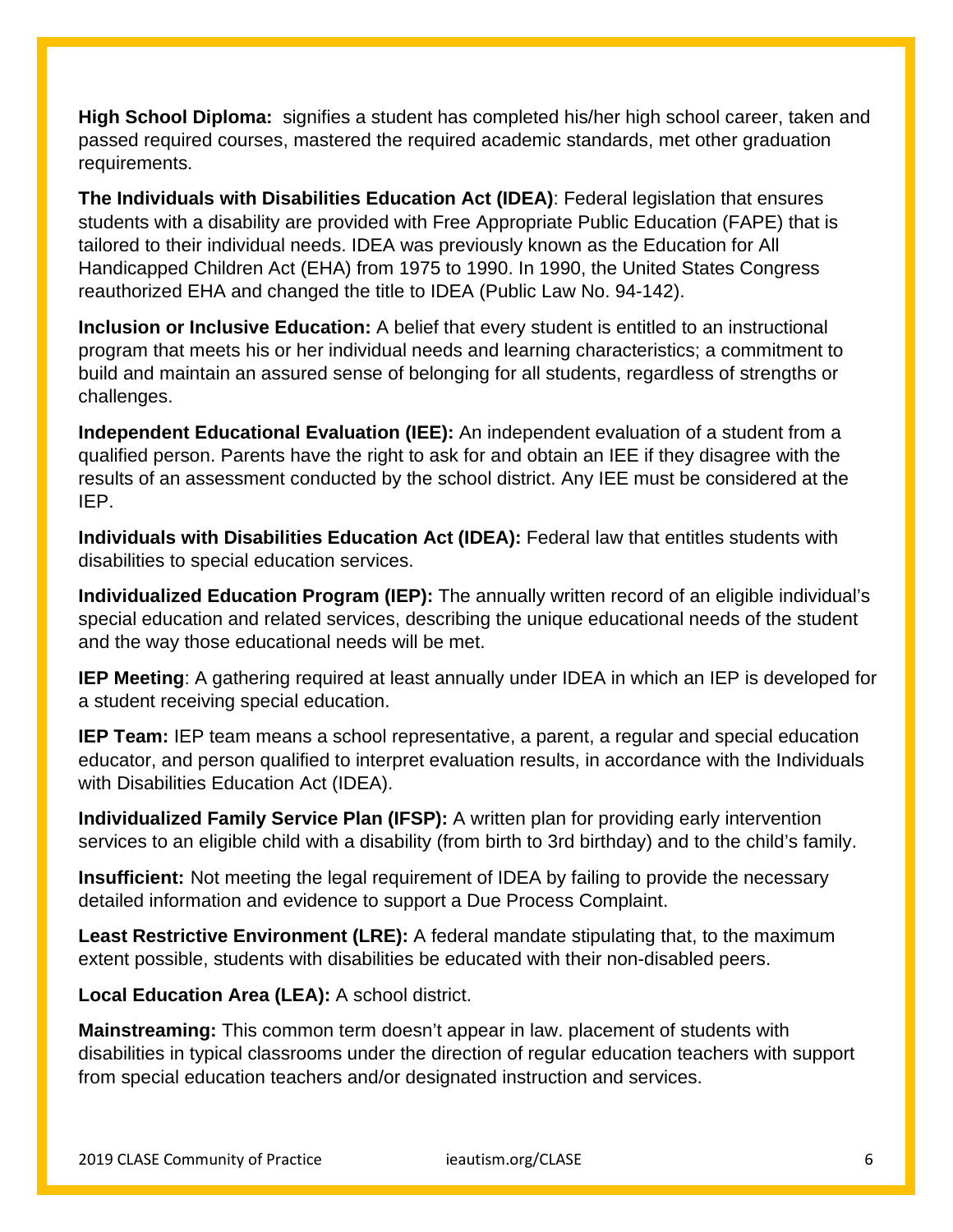**Mediation:** A voluntary alternative dispute resolution (ADR) process that may be requested PRIOR to filing a Due Process Complaint. It is not a prerequisite to filing.

**Mediation (Formal Due Process):** A voluntary alternative dispute resolution (ADR) process that may occur AFTER a Due Process Complaint is filed. Office of Administrative Hearing (OAH) provides mediators.

**Modification:** A change in curriculum or instruction that substantially alters the requirements of the class or its content standards or benchmarks.

**Placement:** The unique combination of facilities, personnel, location or equipment necessary to provide instructional services to meet the goals as specified in the student's IEP. placement is a set of services, not a location.

**Procedural Safeguards and Referral Services:** An office of the CA Dept. of Education (CDE) that provides technical assistance and resources about procedural safeguards and educational rights of students with disabilities, from ages 3 up to 22nd birthday. Compliance Complaints are filed here.

**Related Services or sometimes called Designated Instruction and Services (DIS):** Services required to assist an individual with disabilities to benefit from special education, including but not limited to transportation, occupational therapy, physical therapy, speech and language therapy, mental health services, and medical care.

**Resolution Meeting:** A meeting mandated in IDEA 2004 as part of the Due Process Complaint process where parties attempt to resolve a dispute prior to proceeding to a Due Process Hearing.

**Response to Intervention (RTI):** Tiered process of instruction designed to identify struggling students early—before referrals to special education—and provide targeted instructional interventions.

**Section 504 Plan:** Individualized plans detailing accommodations necessary to meet the special needs of disabled students. Unlike IEPs, which govern the provision of specialized educational services, Section 504 plans (required under the federal Rehabilitation Act, not IDEA) typically concern noninstructional accommodations.

**Self-help Skills:** a term relating to those skills associated with feeding, dressing, and toileting.

**Serious Emotional Disturbance (SED)** - a disability characterized by behavior problems that prevent a child from learning or from getting along with other people; the behavior must occur for a long period of time and be severe.

**Special day class (SDC):** Special classes that serve pupils with severe disabilities whose more intensive educational needs cannot be met in regular classrooms. Typically located on a regular school campus.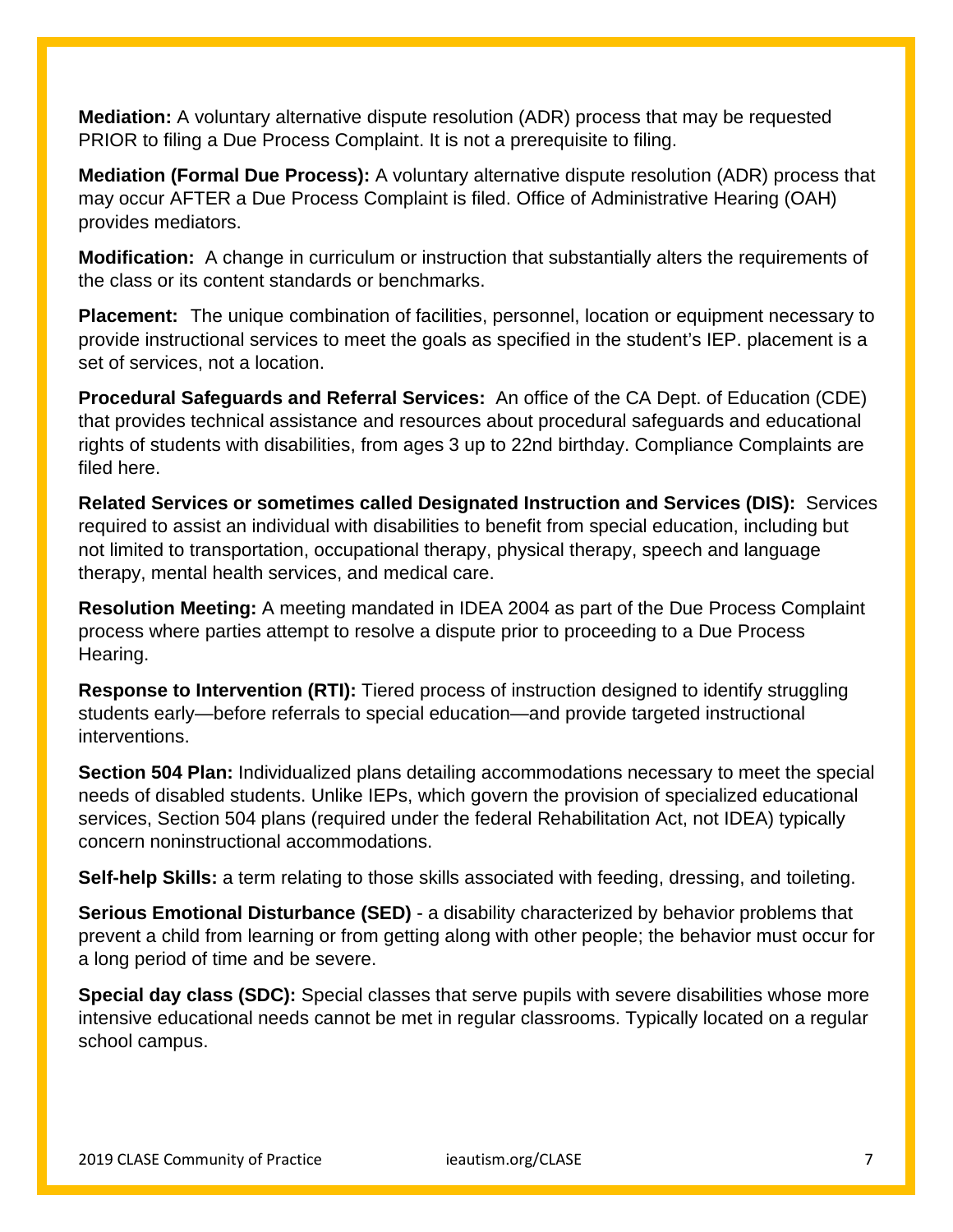**Special Education (SPED):** Specially designed instruction, at no cost to parents, to meet the unique needs of an eligible individual, including the specially designed instruction conducted in schools, in the home, in hospitals and institutions, and in other settings. Special education provides a continuum of services in order to provide for the education needs of each eligible individual regardless of the nature or severity of the educational needs.

**Special Education Local Plan Area (SELPA):** A consortium of school districts, within a geographical service area, responsible for ensuring that every child eligible for special education receives appropriate services. Each SELPA's Local Plan, based on Federal and California law and regulations, describes how special education services are provided.

**Specific learning disability (SLD):** Disorder affecting one or more of the basic processes involved in understanding/using language or performing mathematical calculations. Most common disability diagnosis for students receiving special education services. Dyslexia is one commonly identified SLD.

**Speech/language therapy** - related services provided by a remedial language and speech therapist or speech pathologist who helps children learn to communicate.

**Sufficiency:** Meeting the legal requirement of IDEA in providing the necessary detailed information and evidence to support a due process complaint.

**Stay Put:** The ruling that permits a student to remain in their current placement during any dispute concerning special education services.

**Transition Plan:** A plan to coordinate a set of activities that promote movement from school to post-school education, vocational training, integrated employment (including supported employment), continuing and adult education, adult services, independent living, or community participation. Transition goals are determined by the IEP team beginning at least by age 16 and are based on student and family vision, preferences, and interests.

**Twice Exceptional (2e):** Refers to students who are both gifted and have disabilities (e.g., auditory processing weaknesses, sensorimotor integration issues, visual perceptual difficulties, spatial disorientation, dyslexia and attention deficits).

**WorkAbility Program:** State vocational education program that provides grants to about 300 middle and high schools to offer pre–employment skills training, employment placement, work– site training, and follow–up services for Students with disabilities.



Thank you to the California Department of Developmental Services for funding this project.

www.ieautism.org/CLASE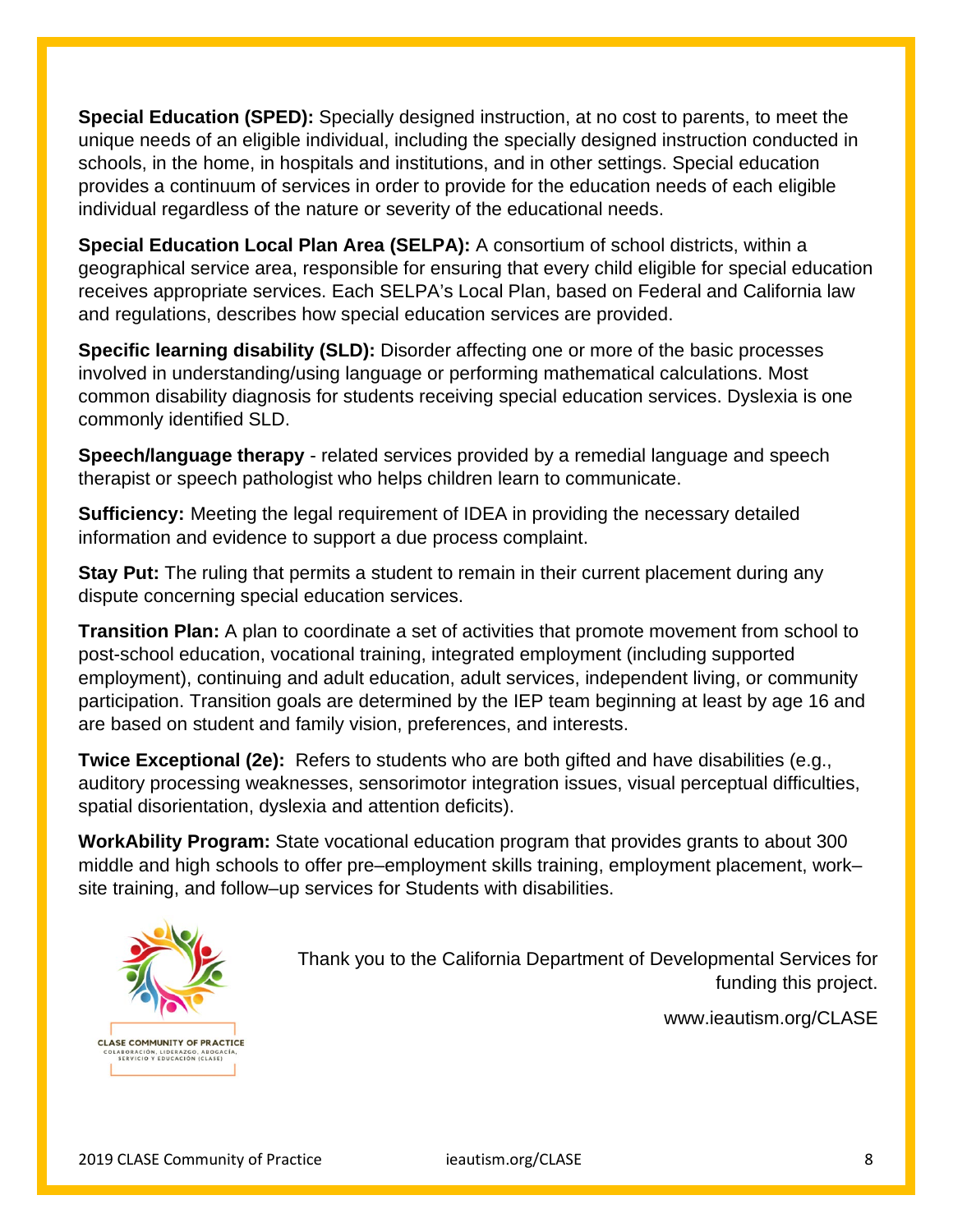#### **Acrónimos comunes utilizados en la educación especial de California**

Este recurso fue compilado por los líderes de 19 agencias diferentes que prestan servicios a la comunidad de discapacidad intelectual y del desarrollo del Imperio Interior. Les damos las gracias por su trabajo en este proyecto.

No todos los niños que tienen una discapacidad calificarán para los servicios de educación especial. Si bien trabajamos para proporcionar una lista de acrónimos comunes utilizados en la educación especial, nos damos cuenta de que esta no es una lista completa.

- 2e Doblemente excepcional
- 504 -Sección 504 del Acta de Rehabilitación
- ABA Análisis de Conducta Aplicado
- ADA Acta de Americanos con Discapacidades
- ADR Resolución de Disputa Alterna
- APE Educación Física Adaptada
- AT -Tecnología de Asistencia
- BIP Plan de Intervención de Conducta
- CAC -Comité Comunitario Consultivo en Educación Especial
- CCS Servicios Infantiles de California
- CDE Departamento de Educación de California
- DIS Instrucción y servicios Designados
- DOE U.S. Departamento de educación
- DOR Departamento de Rehabilitación
- FAPE Educación Pública Gratuita y Apropiada
- FBA Evaluación de Conducta Funcional
- FERPA Acta de Derechos de Educación y Privacidad
- IDEA Acta de Educación par Individuos con Discapacidades
- IEE Evaluación Independiente de Educación
- IEP Programa de Educación Individualizado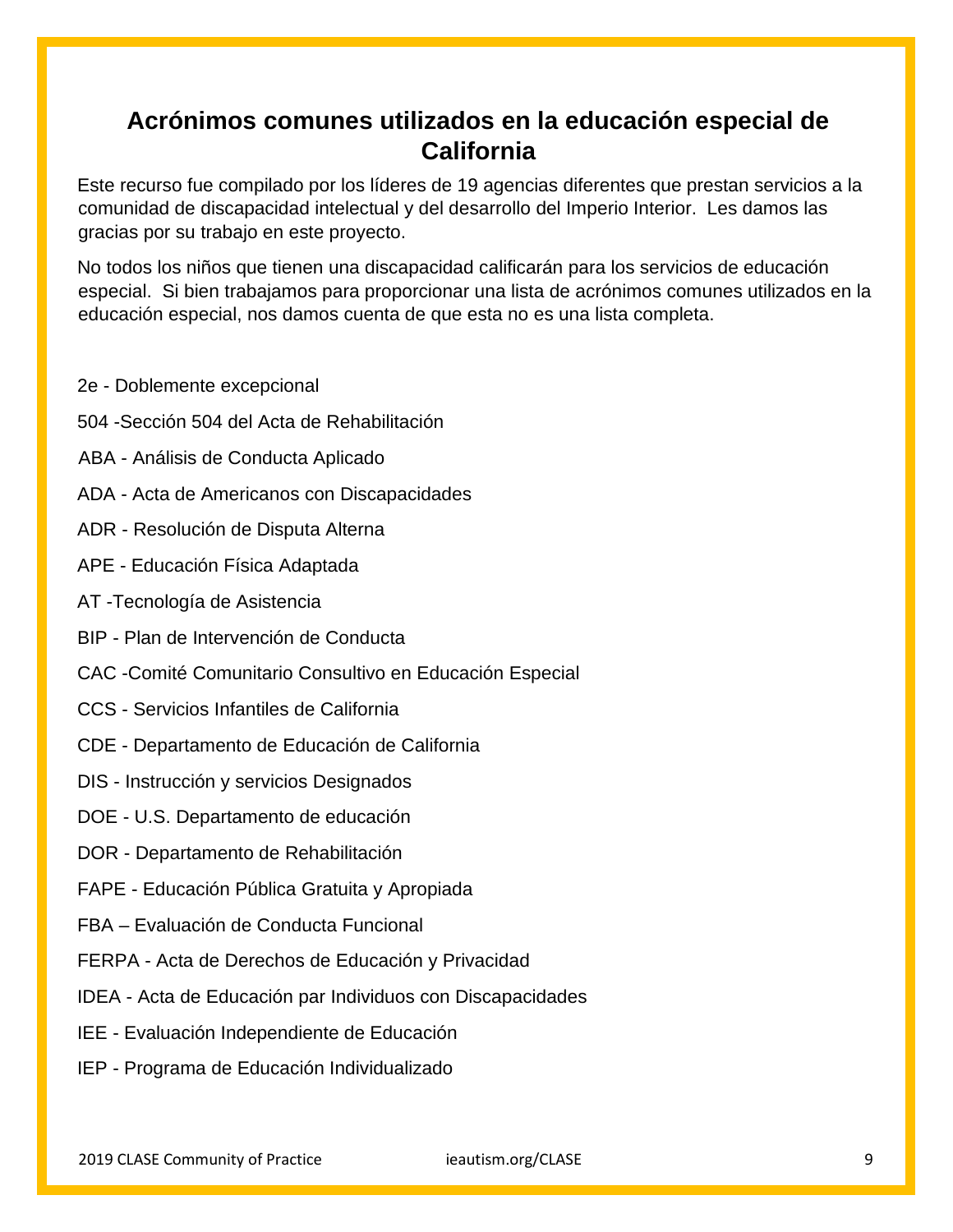IFSP - Plan Individualizado de Servicios a la Familia (Centro Regional)

- IPP Programa de Plan Individual (Centro Regional)
- LEA -Agencia Local de Educación
- LRE Ambiente Menos Restringido
- OAH Oficina de Audiencias Administrativas
- OCR Oficina de los Derechos Civiles
- OSEP Oficina de Programas de Educación Especial/DOE (Departamento de Educación)
- OSERS Oficina de Educación Especial y Programas de Rehabilitación
- OT Terapia Ocupacional
- PT Terapia Física
- PTI Centro de Información y Entrenamiento Para Padres
- RSP Programa de Recursos Especializados
- SDC Clase de Especial de Dia
- SELPA Área de Plan Local de Educación Especial
- SLP Patólogo de Lenguaje y del Habla
- SPED Educación Especial



2019 CLASE Community of Practice ieautism.org/CLASE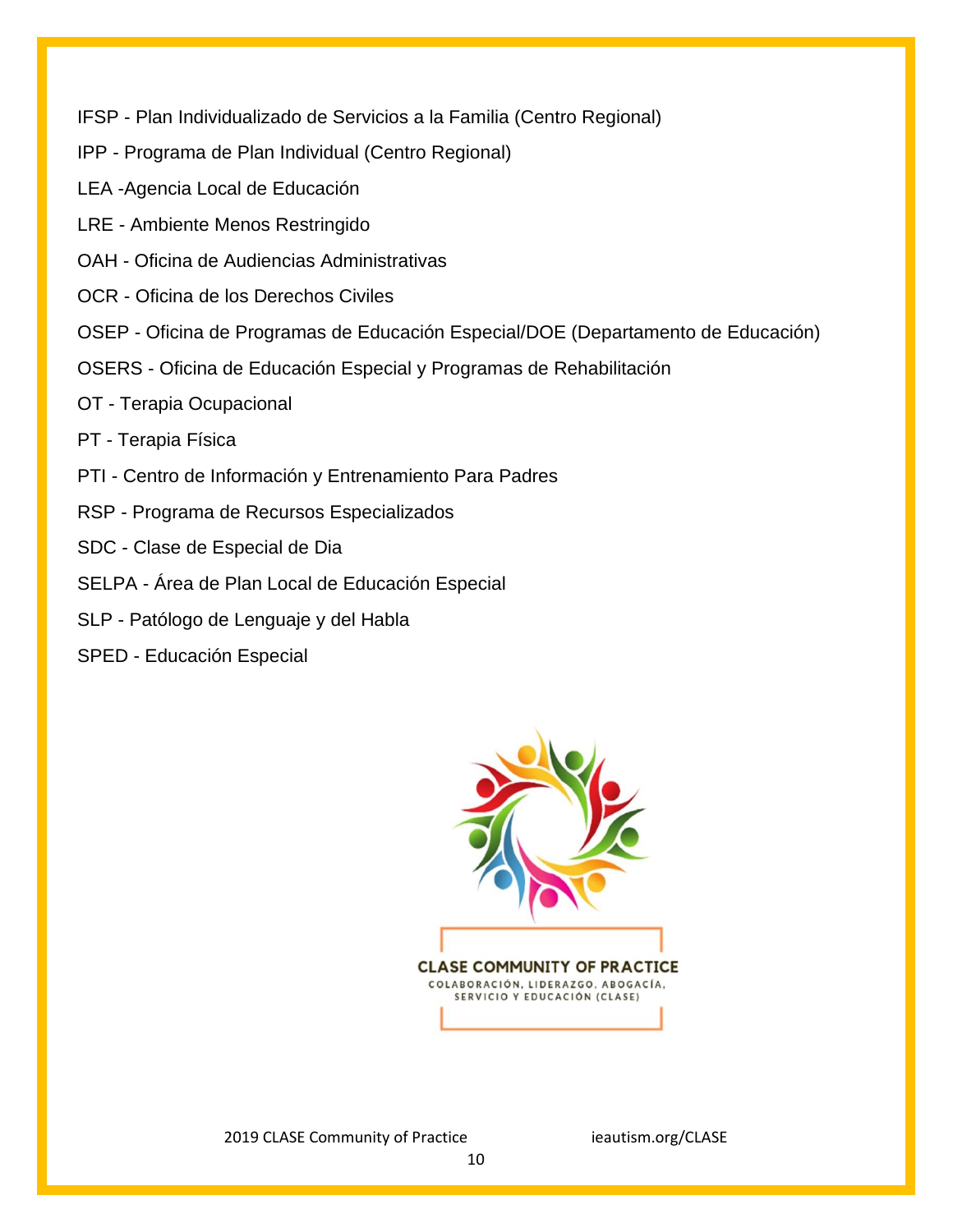### **Glosario de Términos Comunes de Educación Especial**

**Advocate-** alguien que toma medidas para ayudar a otra persona (como en "defensor de la educación").

**Acta de Americanos con Discapacidades (ADA):** La Ley de Estadounidenses con Discapacidades prohíbe la discriminación contra las personas con discapacidades en varias áreas, incluido el empleo, el transporte, los alojamientos públicos, las comunicaciones y el acceso a los programas y servicios de los gobiernos estatales y locales.

**Alojamiento (Acomodación)**: Un cambio en el currículo o la instrucción que no modifica sustancialmente los requisitos de la clase o altera los estándares de contenido o puntos de referencia.

**Año Escolar Extendido (ESY)**: Una disposición para que un estudiante de educación especial reciba instrucción durante los períodos de vacaciones escolares ordinarios.

**Audiencia de debido proceso**: El procedimiento legal formal garantizado por la ley federal para resolver disputas relacionadas con la educación de niños elegibles de IDEA con discapacidades para asegurar que cada uno reciba una educación pública gratuita y apropiada (FAPE) adaptada a su/ sus necesidades únicas.

**Certificado de finalización**: Una certificación académica que no tiene requisitos de curso o calificaciones estatales necesarias para obtener un certificado de finalización. Un estudiante que trabaja con éxito para alcanzar sus metas del IEP es generalmente elegible para recibir un Certificado de Finalización.

**Clase de día especial (SDC):** Clases especiales que sirven a alumnos con discapacidades graves cuyas necesidades educativas más intensivas no pueden satisfacerse en las aulas regulares. Típicamente ubicado en un campus escolar regular.

**Colocación**: La combinación única de instalaciones, personal, ubicación o equipo necesario para proporcionar servicios de instrucción para cumplir con las metas especificadas en la colocación del IEP. del estudiante es un conjunto de servicios, no una ubicación.

**Comité Asesor Comunitario (CAC**): un grupo voluntario de padres de niños con discapacidades, miembros de la comunidad, estudiantes y profesionales de educación especial que asesoran a las agencias educativas locales sobre programas educativos.

**Currículo:** La materia que se va a aprender, generalmente descrita en términos de alcance y secuencia.

**Currículo Funcional (a veces llamado Currículo de Habilidades de Vida):** Un plan de estudios centrado en las habilidades prácticas de la vida y generalmente enseñado en entornos comunitarios con materiales concretos que son una parte regular de la vida cotidiana.

**Debido proceso**: En general, un curso de procedimientos judiciales de acuerdo con las normas y principios establecidos para la observancia y protección de los derechos privados. Los

2019 CLASE Community of Practice ieautism.org/CLASE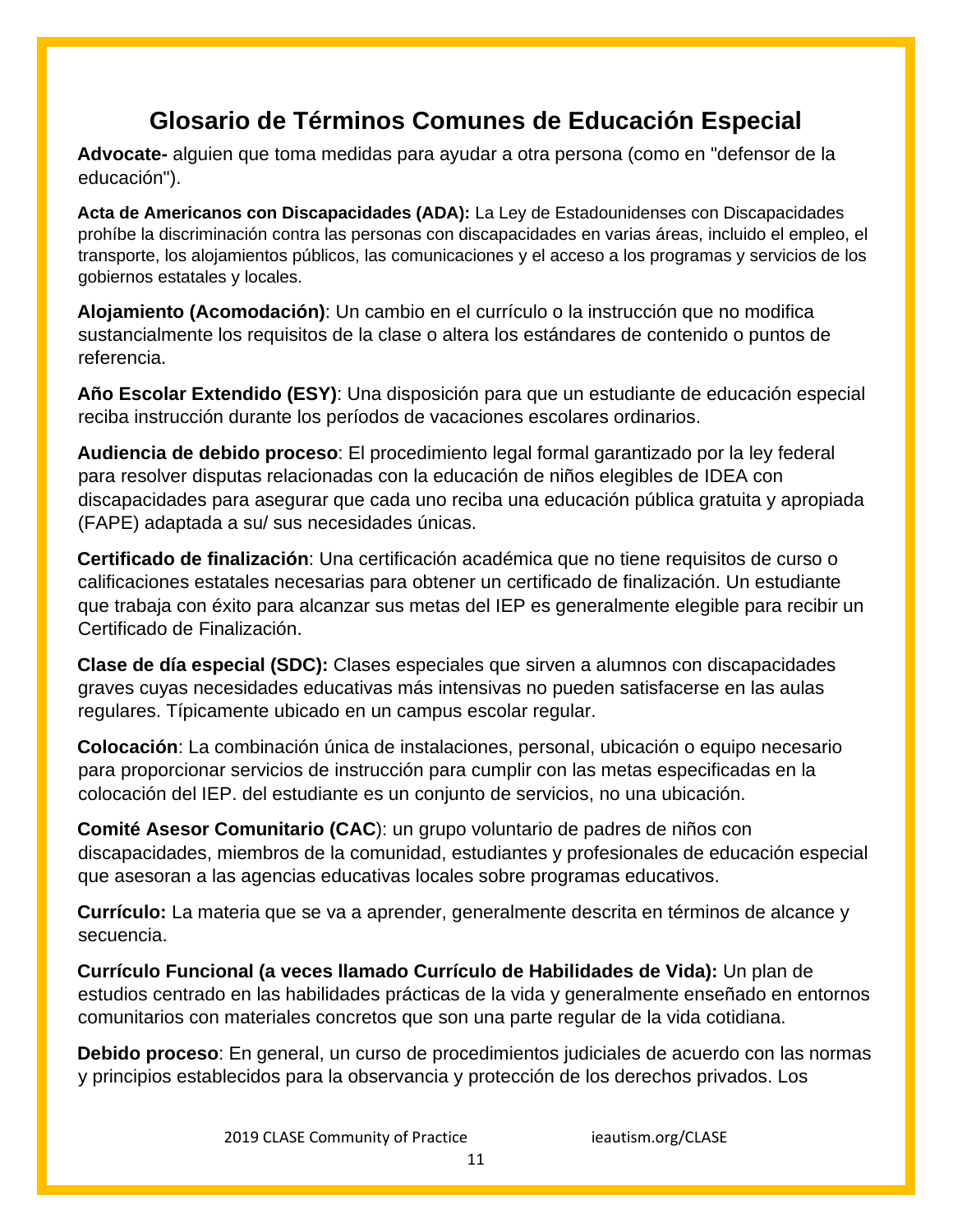componentes esenciales del debido proceso son "aviso" y "una oportunidad significativa de ser escuchados".

**Defensa (Advocacy)**: La promoción es cuando usted u otra persona representa y apoya activamente sus necesidades e intereses para que pueda obtener los servicios y apoyos que necesita.

**Diploma de Escuela Secundaria (High School) :** significa que un estudiante ha completado su carrera en la escuela secundaria, ha tomado y aprobado los cursos requeridos, dominado los estándares académicos requeridos, ha cumplido con otros requisitos de graduación.

**Discapacidad específica del aprendizaje (SLD):** Trastorno que afecta a uno o más de los procesos básicos involucrados en la comprensión /uso del lenguaje o la realización de cálculos matemáticos. Diagnóstico de discapacidad más común para los estudiantes que reciben servicios de educación especial. La dislexia es un SLD comúnmente identificado.

**Dispositivo asistido de tecnología**: Cualquier pieza de equipo utilizada para aumentar, mantener o mejorar las capacidades funcionales de las personas con discapacidades.

**Doblemente Excepcional** Se refiere a aquellos estudiantes quienes son dotados y al mismo tiempo tienen una discapacidad (por ejemplo, tienen una debilidad en su proceso auditivo o en su proceso de integración sensorial, o dificultades en su visión periférica, desorientación de espacio, dislexia, o déficit de atención).

**Educación Especial (SPED):** Instrucción especialmente diseñada, sin costo para los padres, para satisfacer las necesidades únicas de un individuo elegible, incluyendo la instrucción especialmente diseñada realizada en las escuelas, en el hogar, en hospitales e instituciones. La educación especial proporciona servicios continuos con el fin de satisfacer las necesidades educativas de cada individuo elegible, independientemente de la naturaleza o gravedad de las necesidades educativas.

**Educación Física Adaptada (APE)**: Un programa diversificado de actividades de desarrollo, juegos, deportes y ritmos adecuados a los intereses, capacidades y necesidades de los estudiantes con discapacidades que pueden no participar con éxito en una educación física regular programa.

**Educación Pública Apropiada Gratuita (FAPE):** La educación especial y los servicios relacionados se proporcionan a los estudiantes con discapacidades a expensas del público y bajo supervisión y dirección pública sin costo alguno para los padres del estudiante.

**Evaluación del Comportamiento Funcional (FBA):** Un proceso de evaluación para entender el propósito, la motivación y los correlatos de los comportamientos desafiantes con el fin de desarrollar un Plan de Intervención del Comportamiento (BIP) positivo y apropiado, apoyos instructivos y servicios.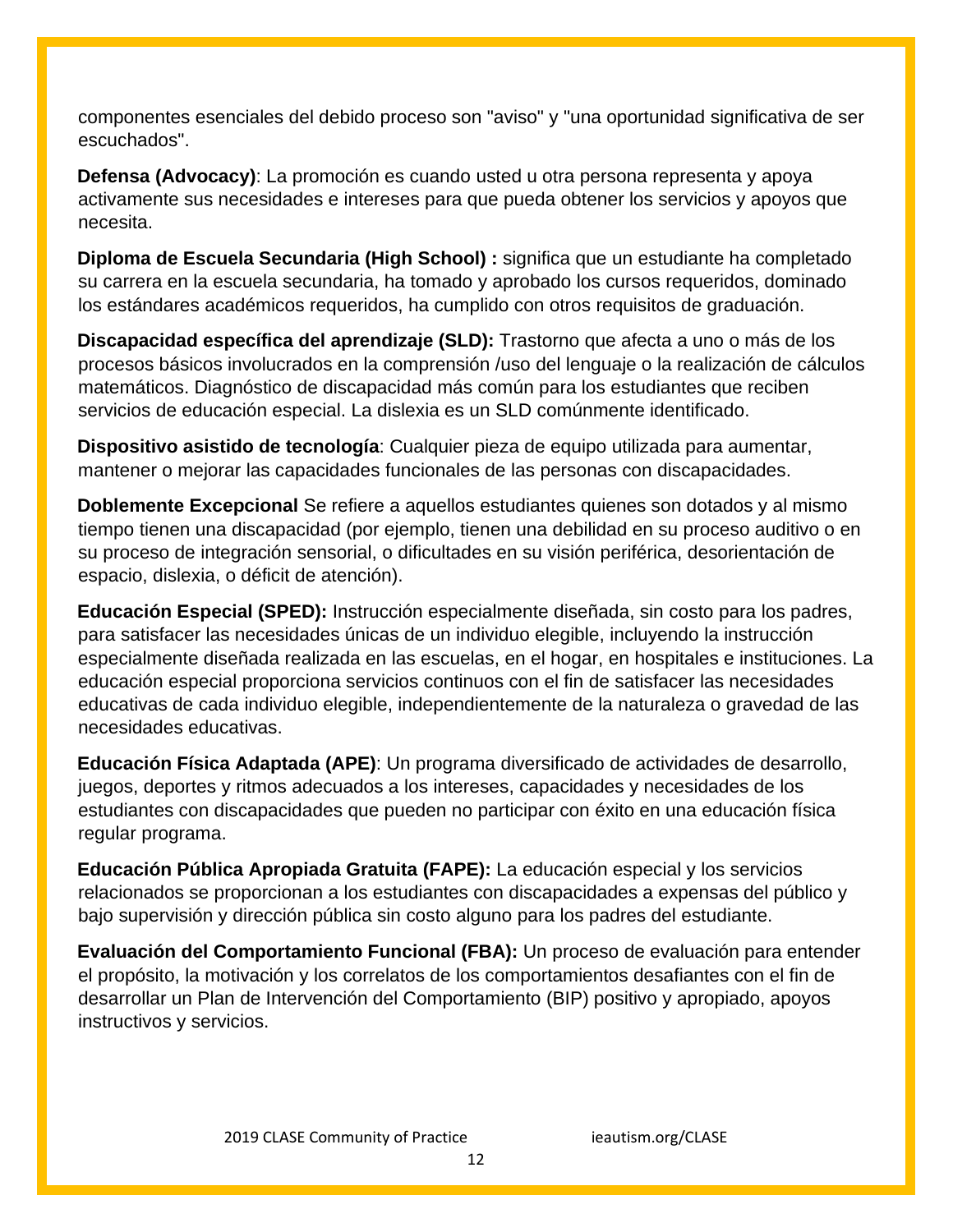**Educación General:** Salón de clases que está compuesto por estudiantes de los cuales al menos el 70% no tienen currículo general, que es impartido por un instructor certificado para la educación general.

**Entorno menos restrictivo (LRE):** Un mandato federal que estipula que, en la medida de lo posible, los estudiantes con discapacidades sean educados dentro de un entorno con menores restricciones similares al entorno de sus compañeros no discapacitados.

**Equipo del IEP:** Equipo EP significa un representante de la escuela, un padre, un educador de educación regular y especial, y una persona calificada para interpretar los resultados de la evaluación, de acuerdo con la Ley de Educación para Individuos con Discapacidades (IDEA, por sus siglas en inglés).

**Evaluación**: Las evaluaciones a menudo incluyen varias pruebas, tanto estandarizadas como referenciadas con criterios, pero las pruebas no son la única manera en que los educadores miden la aptitud de los estudiantes. Las evaluaciones son evaluaciones y pueden consistir en cualquier cosa, desde simples observaciones que un maestro o ayudante anota mientras un estudiante trabaja en una tarea hasta procedimientos complejos de varias etapas, como un grupo de profesores que reúnen una gran cartera de trabajo estudiantil. Luego hay evaluaciones que son requeridas por escuelas individuales, distritos o estados que ayudan a los educadores a determinar si un estudiante califica para la educación especial y, si es así, los tipos y la frecuencia de los servicios que mejor apoyarán el éxito de un estudiante. Esto no es un diagnóstico médico.

**Evaluación Educativa Independiente (IEE):** Una evaluación independiente de un estudiante de una persona calificada. Los padres tienen el derecho de solicitar y obtener una IEE si no están de acuerdo con los resultados de una evaluación realizada por el distrito escolar. Cualquier IEE debe ser considerado en el IEP.

**Habilidades de Autoayuda:** un término relacionado con las habilidades asociadas con la alimentación, vestirse, y el aseo.

**Habilidades Motoras Finas**- el uso de músculos que controlan movimientos pequeños y detallados del cuerpo, como un ejemplo, en la mano relacionada con la destreza manual y la coordinación.

**Habilidades Motores Gruesas**- el uso de grandes grupos musculares del cuerpo, brazos o piernas, como en sentarse, caminar o equilibrar.

**Insuficiente:** No cumplir con el requisito legal de IDEA al no proporcionar la información detallada necesaria y evidencia para apoyar una queja de debido proceso.

**Integración:** Este término común no aparece en la ley. Colocación de estudiantes con discapacidades en aulas típicas bajo la dirección de maestros de educación regular con el apoyo de maestros de educación especial y /o instrucción y servicios designados.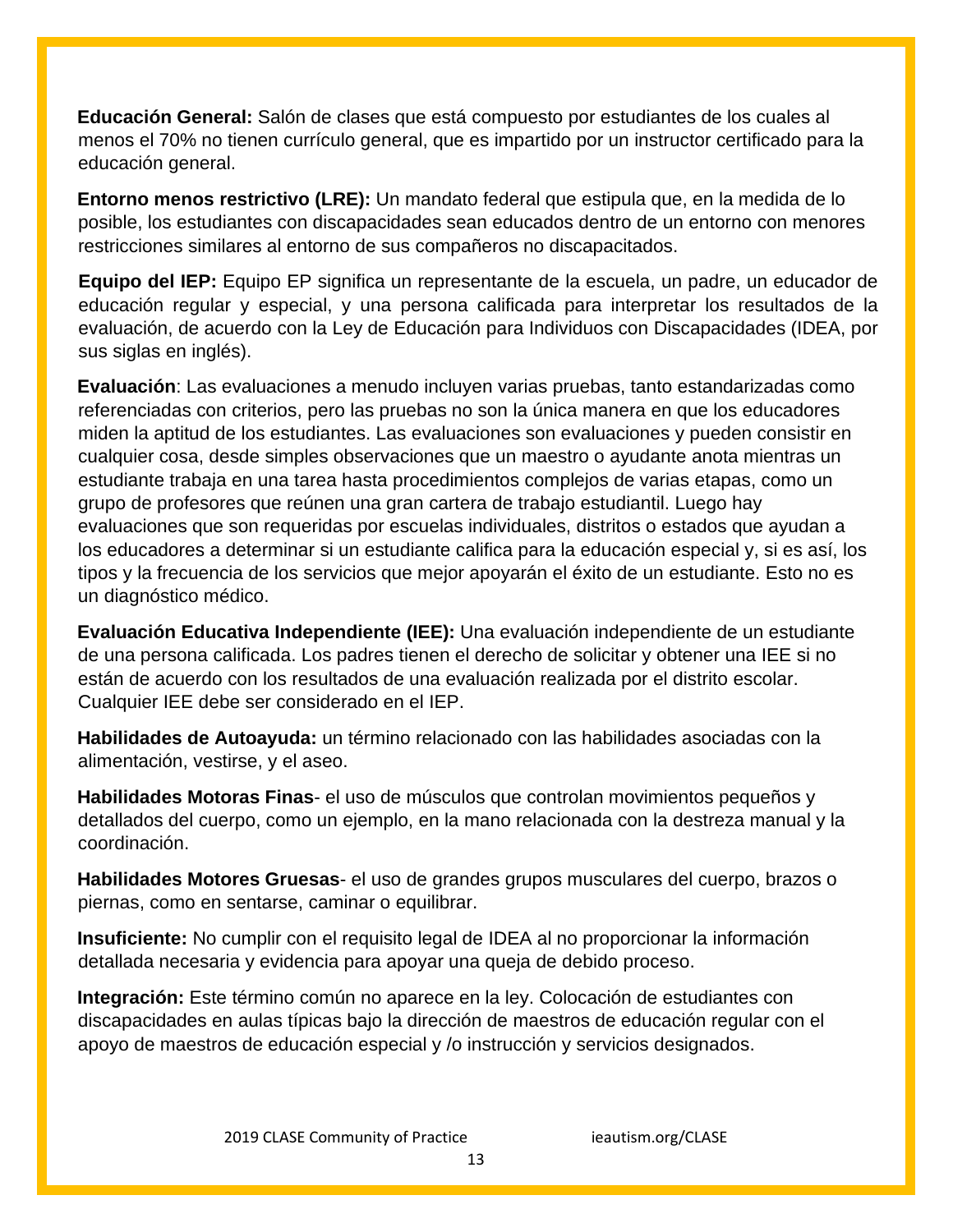**Inclusión o Educación Inclusiva:** La creencia de que cada estudiante tiene derecho a un programa de instrucción que satisfaga sus necesidades individuales y características de aprendizaje; un compromiso para construir y mantener un sentido asegurado de pertenencia para todos los estudiantes, independientemente de sus fortalezas o desafíos.

**Jueces de Derecho Administrativo (ALJ)**: Jueces proporcionados por la Oficina de Audiencias Administrativas para llevar a cabo audiencias de debido proceso de una manera como juicios judiciales civiles. Son buscadores de hechos neutrales, totalmente independientes de las agencias cuyos abogados comparecen ante ellos.

**Ley de Derechos Educativos y Privacidad Familiar (FERPA)**: una ley federal que regula la gestión de los registros de los estudiantes y la divulgación de información de esos registros, con su propio mecanismo administrativo de aplicación.

**La Ley de Educación para Individuos con Discapacidades (IDEA, por sus siglas en inglés):** legislación federal que garantiza que los estudiantes con una discapacidad reciben educación pública apropiada y gratuita (FAPE, por sus siglas en inglés) que se adapta a sus necesidades individuales. IDEA fue conocida anteriormente como la Ley de Educación para Todos los Niños Discapacitados (EHA, por sus días) de 1975 a 1990. En 1990, el Congreso de los Estados Unidos reautorizó a EHA y cambió el título a IDEA (Ley Pública No 94-142).

**Mediación:** Un proceso voluntario de resolución alternativa de controversias (ADR) que se puede solicitar ANTES de presentar una queja de debido proceso. No es un requisito previo para la presentación.

**Mediación (Debido Proceso Formal):** Un proceso voluntario de resolución alternativa de controversias (ADR) que puede ocurrir después de que se presente una queja de debido proceso. Oficina de Audiencia Administrativa (OAH) proporciona mediadores.

**Metas y objetivos:** Un componente escrito de un IEP. Habilidades que se espera que el estudiante alcance razonablemente en un año máximo (revisado y reevaluado por el equipo del IEP al menos anualmente).

**Modificación:** Un cambio en el currículo o la instrucción que altera sustancialmente los requisitos de la clase o sus estándares de contenido o puntos de referencia.

**Plan de la Sección 504:** Planes individualizados que detallan las adaptaciones necesarias para satisfacer las necesidades especiales de los estudiantes discapacitados. A diferencia de los IEP, que rigen la prestación de servicios educativos especializados, los planes de la Sección 504 (requeridos bajo la Ley Federal de Rehabilitación, no IDEA) suelen referirse a adaptaciones no educativas.

**Plan de Servicio Familiar Individualizado (IFSP, por sus siglas en Ingles):** Un plan escrito para proporcionar servicios de intervención temprana a un niño elegible con una discapacidad (desde el nacimiento hasta el tercer cumpleaños) y a la familia del niño.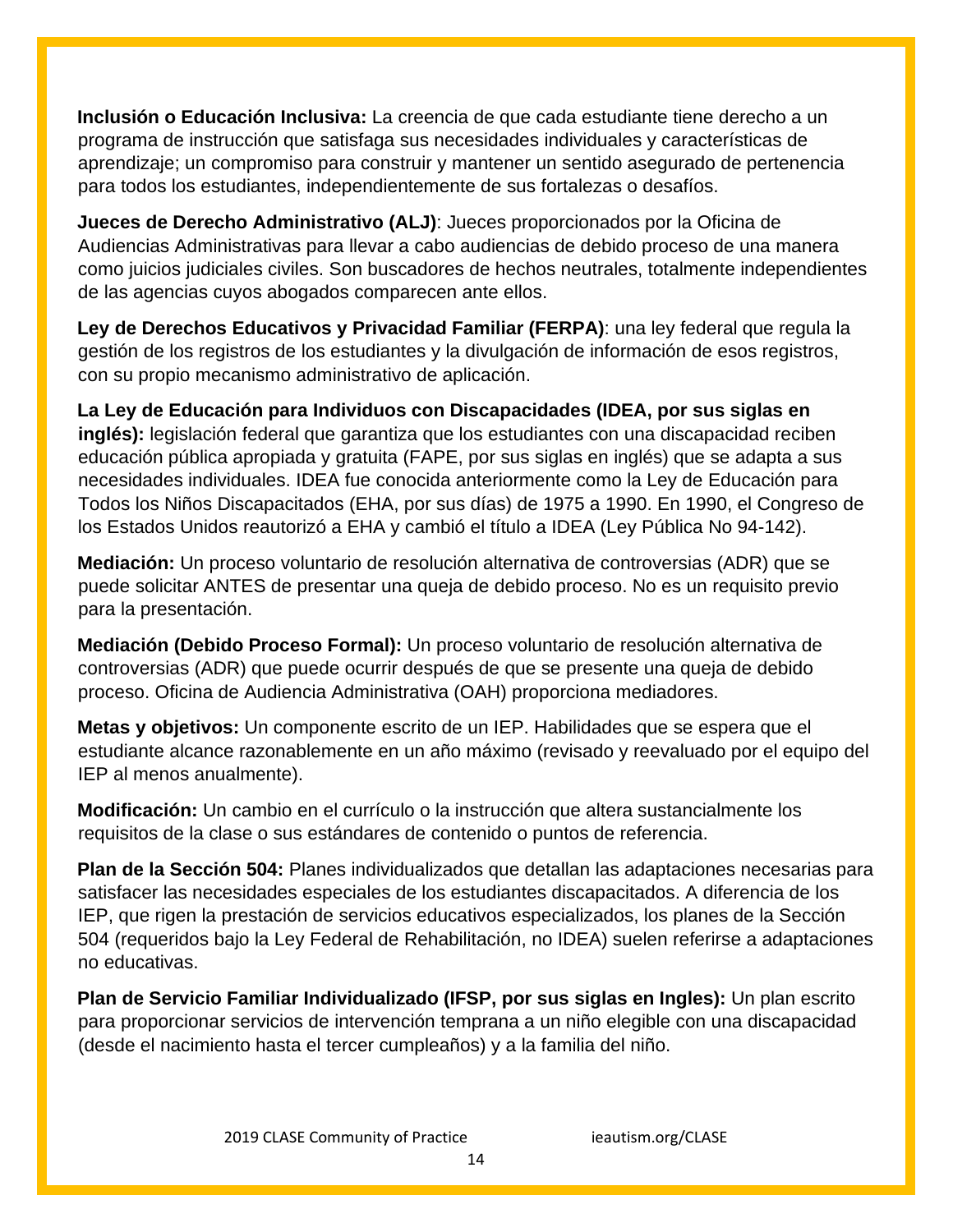**Programa de Educación Individualizado (IEP, por sus siglas en Ingles)**: El registro escrito anual de la educación especial y los servicios relacionados de una persona elegible, que describe las necesidades educativas únicas del estudiante y la forma en que se satisfarán esas necesidades educativas.

**Plan de Transición:** Un plan para coordinar un conjunto de actividades que promuevan el movimiento de la escuela a la educación postescolar, la formación profesional, el empleo integrado (incluido el empleo apoyado), la educación continua y de adultos, los servicios para adultos, vida independiente, o la participación de la comunidad. Las metas de transición son determinadas por el equipo del IEP a partir de los 16 años y se basan en la visión, preferencias e intereses de los estudiantes y la familia.

**Queja/Reclamacion de Conformidad (Compliance Complaint)**: afirmación formal por escrito de que los servicios y apoyos acordados en un IEP no han sido entregados, o que el distrito escolar ha violado los mandatos de IDEA.

**Resolución Alternativa de Disputa (ADR)**: Oportunidades alternativas para que las partes resuelvan las controversias de manera colaborativa y eviten litigios, normalmente a través de la negociación, la mediación o el arbitraje.

**Respuesta a la Intervención (RTI):** Proceso de instrucción escalonado diseñado para identificar a los estudiantes con dificultades a tiempo, antes de las referencias a la educación especial, y proporcionar intervenciones educativas específicas.

**Reunión del IEP:** Una reunión requerida al menos anualmente bajo IDEA en la que se desarrolla un IEP para un estudiante que recibe educación especial.

**Reunión de Resolución:** Una reunión encargada en IDEA 2004 como parte del proceso de queja del debido proceso donde las partes intentan resolver una disputa antes de proceder a una audiencia de debido proceso.

**Garantías Procesales y Servicios de Referencia:** Una oficina del Departamento de Educación de CA (CDE) que proporciona asistencia técnica y recursos sobre salvaguardias procesales y derechos educativos de estudiantes con discapacidades, desde los 3 hasta el 22 o 22 cumpleaños. Las quejas de cumplimiento se presentan aquí.

**Servicio de Tecnología de Asistencia:**: Cualquier servicio que asiste directamente a una persona elegible en la selección, adquisición o uso de un dispositivo de tecnología de asistencia.

**Servicios Relacionados o a veces llamados Instrucción y Servicios Designados (DIS):** Servicios requeridos para ayudar a una persona con discapacidades a beneficiarse de la educación especial, incluyendo, pero no limitado al transporte, terapia física, terapia del habla y del lenguaje, servicios de salud mental y atención médica.